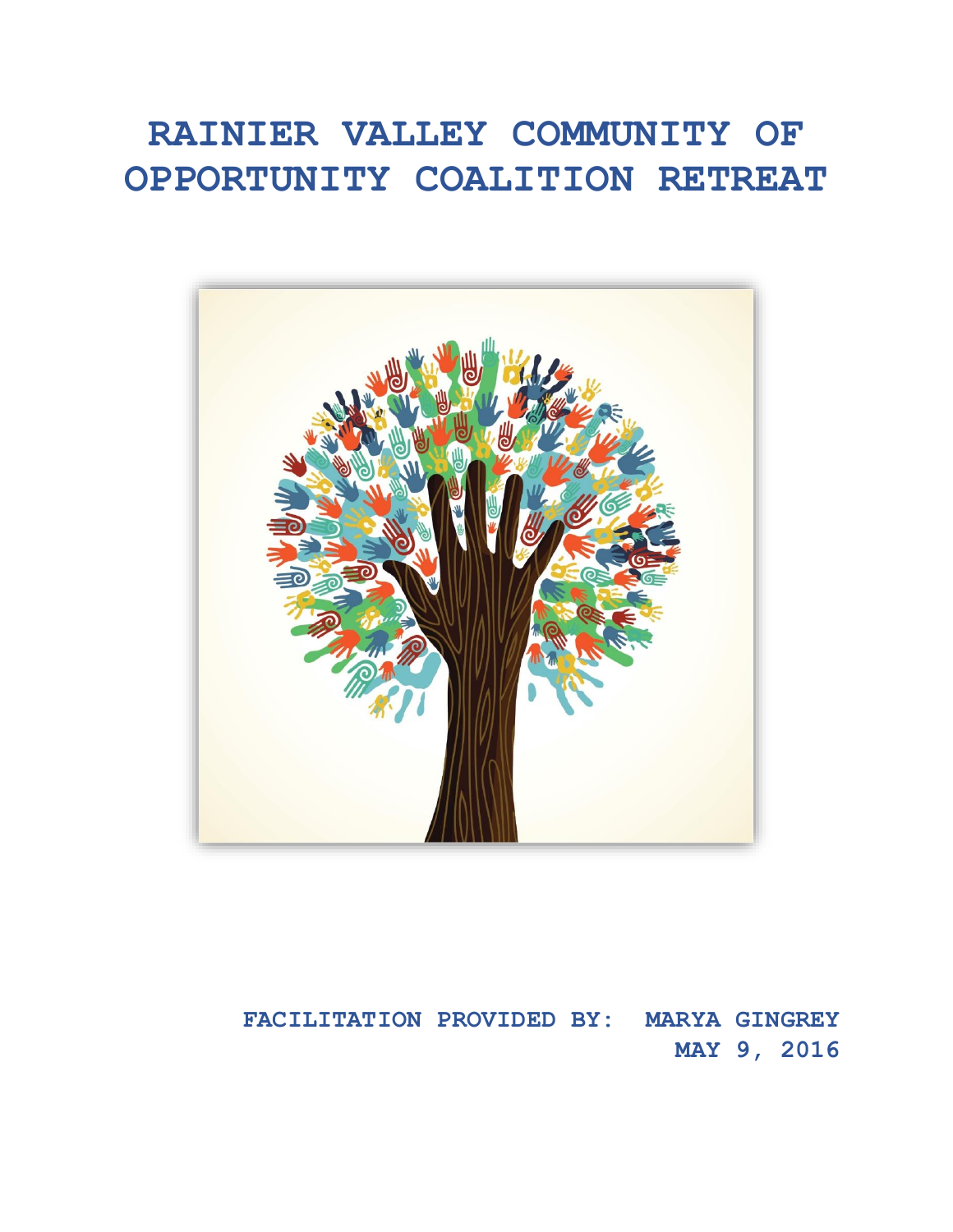# **TABLE OF CONTENTS**

| <b>OVERVIEW</b>                             | 3                |
|---------------------------------------------|------------------|
| <b>RETREAT GOALS</b>                        | 5                |
| <b>OUTLINE</b>                              | 5                |
| <b>COMMUNITY AGREEMENTS</b>                 | 6                |
| <b>SUCCESS AND LESSONS LEARNED</b>          | 6                |
| <b>UPDATE/RESOURCE CONTEXT SETTING</b>      | 7                |
| <b>IMPLEMENTATION STRATEGIES DISCUSSION</b> | 8                |
| <b>COMMUNITY STRATEGIES</b>                 | $\boldsymbol{9}$ |
| <b>HOUSING STRATEGIES</b>                   | 10               |
| <b>ECONOMIC STRATEGIES</b>                  | 11               |
| <b>HEALTH STRATEGIES</b>                    | 13               |
| <b>STRUCTURE</b>                            | 14               |
| <b>OUTLINE OF PROPOSED STRUCTURE</b>        | 15               |
| <b>RESOURCES</b>                            | 16               |
| <b>NEXT STEPS</b>                           | 17               |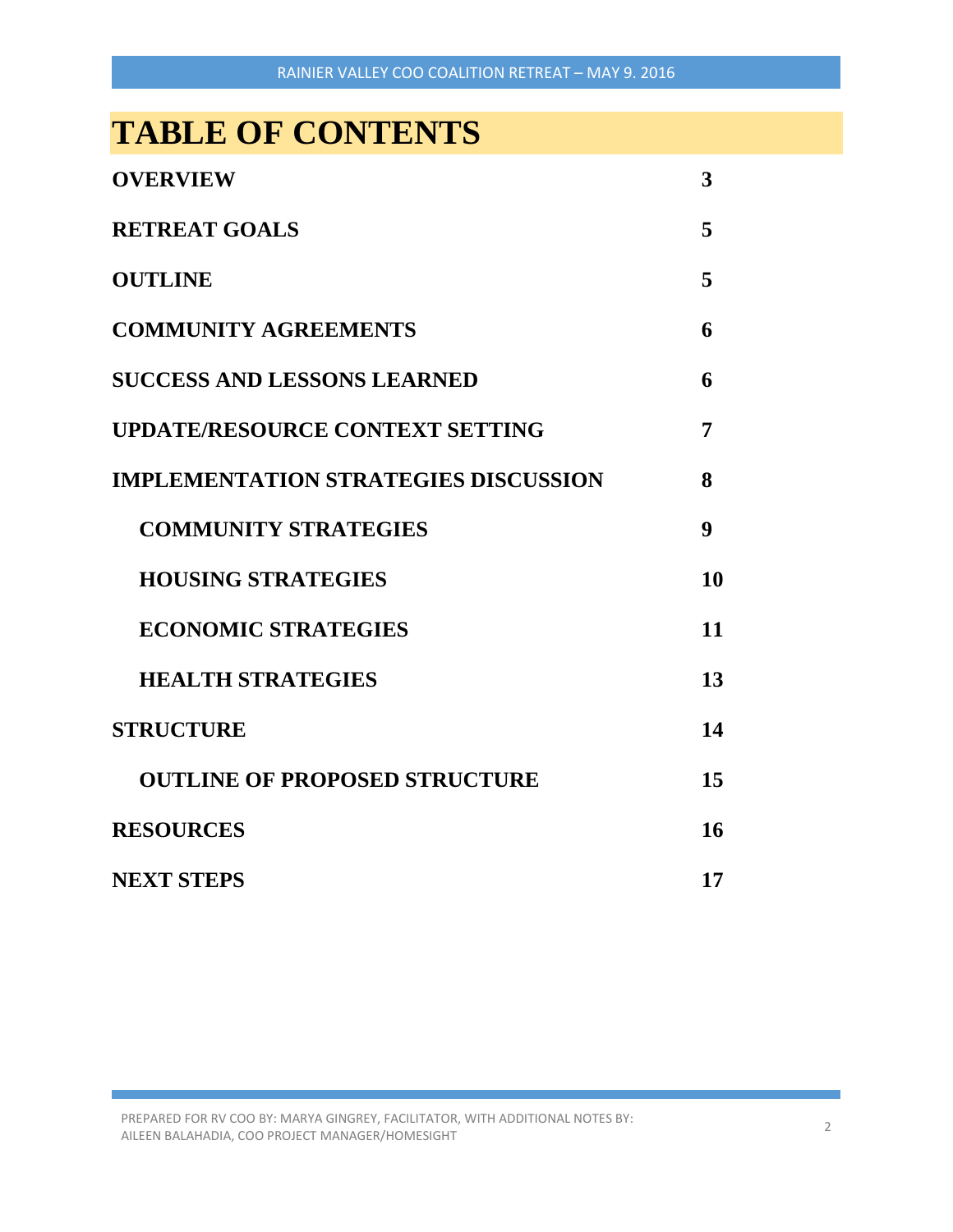# **Overview**

On May 9, 2016, a retreat was facilitated for twenty (20) members of the Rainier Valley Communities of Opportunity (RV COO) Coalition for the purpose of:

- Reviewing and prioritizing strategies developed in year-one of the Coalition's planning process.
- Begin developing an implementation plan for strategies identified during Rainier Valley COO year-one planning phase.
- Designing a recommended Coalition structure to implement strategies.
- Developing a methodology and approach for the allocation of Coalition resources.

Retreat attendees included:

HomeSight: Tony To, Rachel Eagan, Sarah Valenta, Aileen Balahadia MCC: Asmeret Habte, James Hong, Ethiopia Alemneh OBO: Cynda Rochester, Susanna Tran, Mona Lee, Maia Segura RBAC: Gregory Davis, Nate Thomas SCORE: Ubax Gardheere, Myani Gilbert Other partners: Habitat for Humanity (Patricia Julio, Ryan Lum, Corbin Cato Funders/Partners: King County (Cheryl Markham, Dan Bernard, Roxana Chen) and City of Seattle (Heidi Hall)

To achieve the Retreat goals, the following process and approach was utilized:

*Utilize a strength-based approach to identify the strengths and contributions of each member group within the Coalition:* Participants will have an opportunity to reflect on their unique strengths and abilities and identify how those strengths and abilities will advance the collective work.

*Build momentum for this next phase of the work based on the Coalition's success and accomplishments from year-one efforts:* Participants will highlight the work that has been done thus far in an effort to capture the success of the collective work, identify what contributed to that success, and use that momentum to advance the work during the implementation phase of the work.

*Enhance relationship capital and communication by incorporating team building activities throughout the day as a natural part of the facilitation process:* Participants will engage in small and large group activities to maximize opportunities for communication, team building and having fun in the process – all focused on achieving the desired goals and outcomes of the retreat.

PREPARED FOR RV COO BY: MARYA GINGREY, FACILITATOR, WITH ADDITIONAL NOTES BY: PREPARED FOR NY COO BT. MANTA GINGRET, FACIETIATOR, WITH ADDITIONAL NOTES BT.<br>AILEEN BALAHADIA, COO PROJECT MANAGER/HOMESIGHT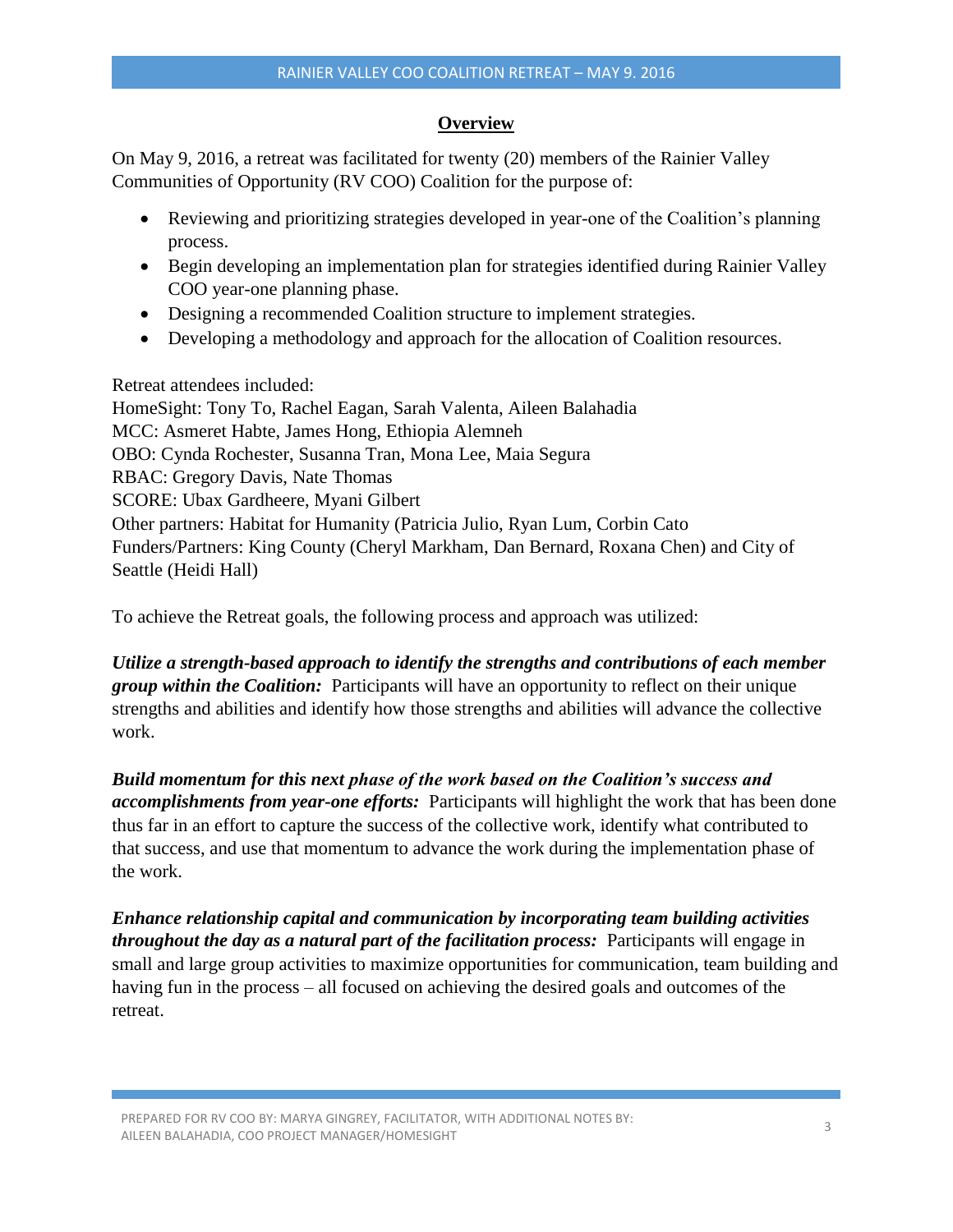Contained within this report are the raw qualitative data gathered throughout the retreat as well as Facilitator observations, recommendations, and general impressions to assist in the establishment of next steps to advance the thoughtful, intentional, community-led work that has occurred throughout year-one of the RV COO Coalition's investment.

PREPARED FOR RV COO BY: MARYA GINGREY, FACILITATOR, WITH ADDITIONAL NOTES BY: AILEEN BALAHADIA, COO BT. MANTA GINGKET, FACILITATOK, WITH ADDITIONAL NOTES BT. 4 AND AND THE MANAGER AND A LA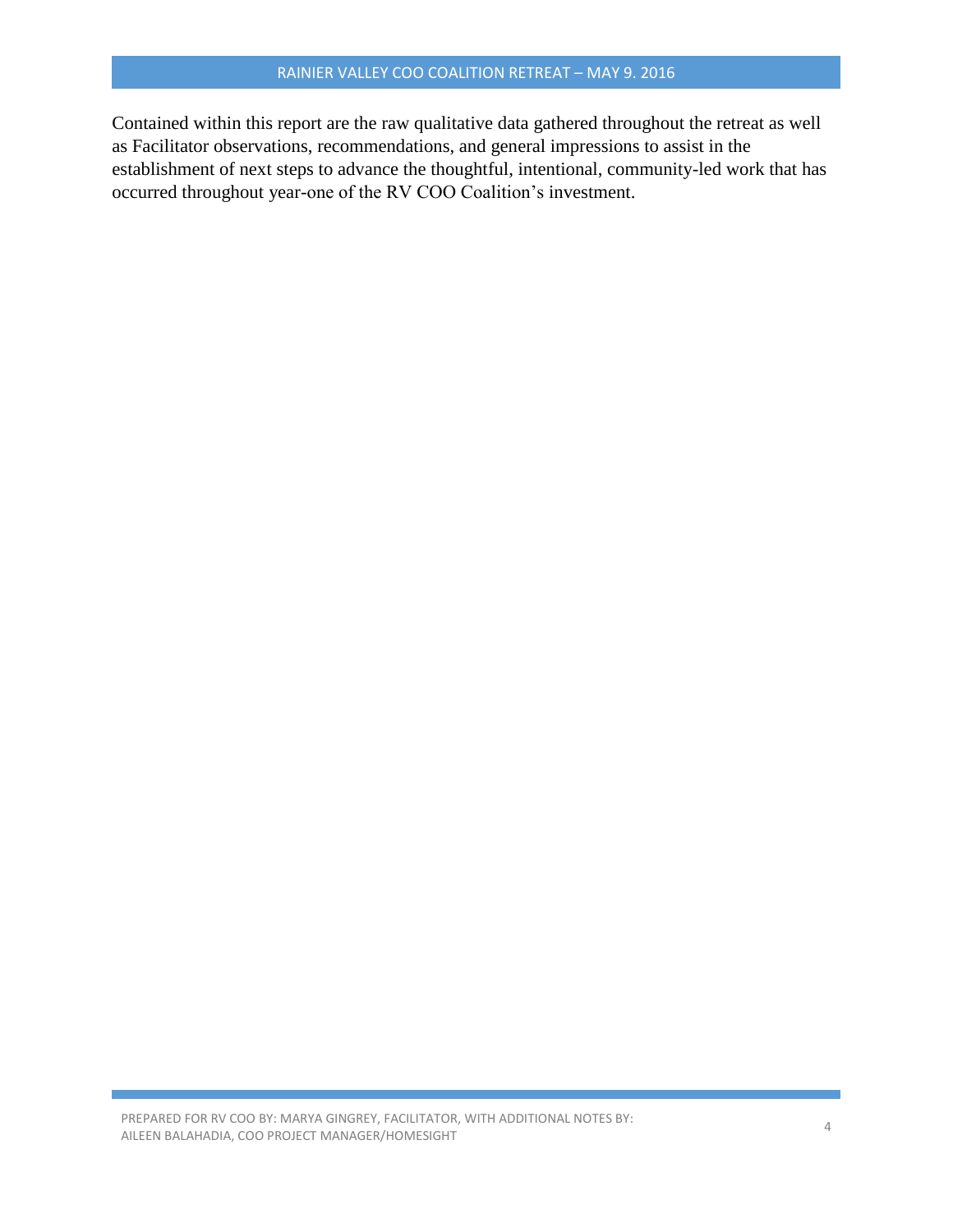# **Retreat Goals**

- Celebrate accomplishments
- Review strategies
- Develop implementation plan
- Design RV COO Coalition structure
- Develop resource methodology
- Have fun and get the work done
- Understand how the RV COO works
- Establish a great marker for the next phase of RV COO work
- Listen
- Identify partnership opportunities
- Identify ways in which the RV COO partners can support one another
- Wellness
- Data
- Get clarity around the allocation of resources within the RV COO Coalition

# **Outline for the Day**

- Morning:
	- o Strengths
	- o Reflection
	- o Strategies
- Lunch
- Afternoon:
	- o Structure
	- o Resources
	- o Commitments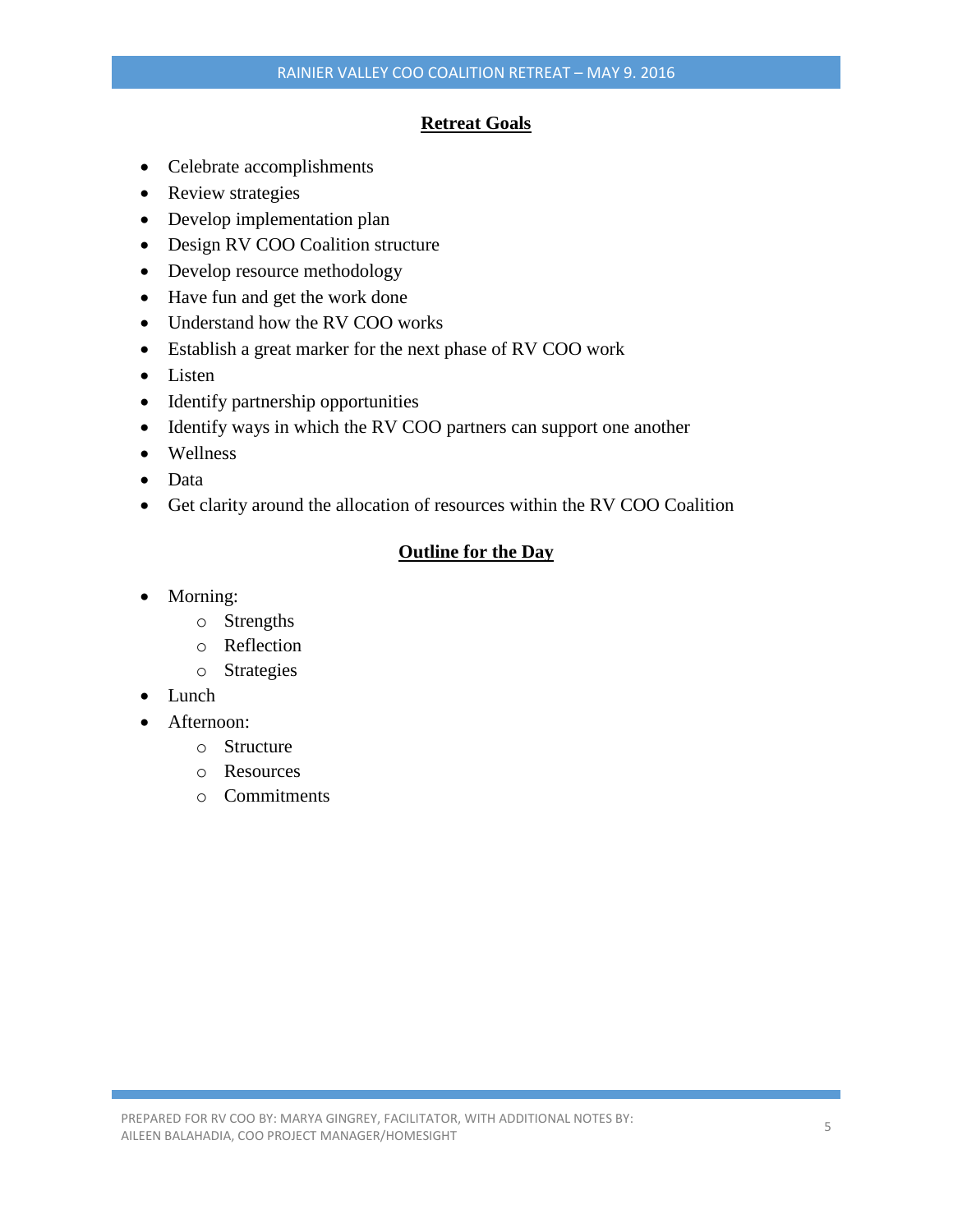# **Community Agreements**

*Facilitator Observation/Recommendation: The group established the group norms/community agreements below as part of the Retreat process. The agreements established a framework for interaction between, and among, the Retreat attendees that seemed to work well for the group. The agreements created an atmosphere that was conducive to relationship building, creativity and open-dialogue. Consequently, adding the agreements to the RV COO Coalition's operating norms at the beginning of meetings might serve to maintain the collegiality and creativity that promoted discussion and dialogue during the Retreat.*

- Participate
- Create/Innovate
- Be Specific
- Ask Questions
- Seek Understanding
- Honor Contributions
- Speak Up
- Step Up and Step Back
- Have Fun

# **Successes and Lessons Learned from 1st year of RV COO Coalition work + Strengths of the RV COO Partners that contributed to that success**

*Facilitator Observation/Recommendation: Retreat participants identified multiple successes and lessons learned from their work as a Coalition thus far. There was a lot of good energy and "aha's" shared during the small group work and then during the large group report back. Consistent themes included an appreciation for a consistent, established meeting time; flexibility; and, the value of a community-driven bottom-up approach. It was also consistently expressed that there was a need to maintain communication throughout the RV COO Coalition's efforts. Common strengths that were identified across groups included flexibility; ensuring that the RV COO Coalition's efforts are community-driven; and the ability to leverage other work to advance the RV COO Implementation Strategies.*

*A possible consideration in advancing the RV COO would be to conduct a strengths assessment for each of the RV COO Coalition partners to identify how to best leverage existing resources and supports to implement the identified strategies.* 

*The RV COO Coalition may also consider maintaining a record of progress as the Strategies are implemented to measure small steps that lead to progressive change. Often those moments are overlooked, yet they contribute to the collective momentum and progress of the group.*

PREPARED FOR RV COO BY: MARYA GINGREY, FACILITATOR, WITH ADDITIONAL NOTES BY: AILEEN BALAHADIA, COO BT. MANTA GINGNET, FACILITATON, WITH ADDITIONAL NOTES BT. 66 (6) (6) (6) (6) (6) (6) (6)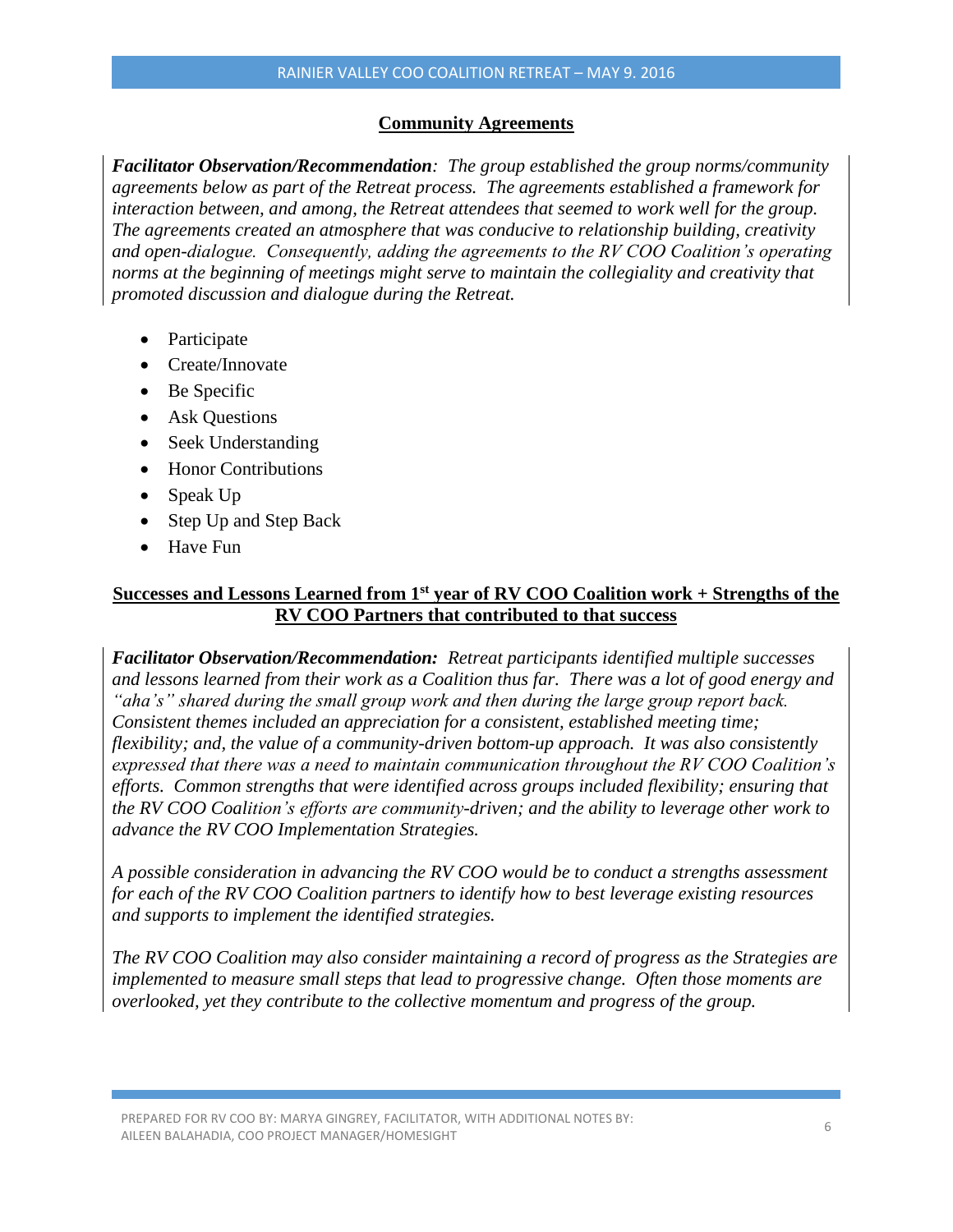| <b>Success and Lessons Learned</b>            | <b>Strengths Contributing to that Success</b> |  |
|-----------------------------------------------|-----------------------------------------------|--|
| Keep the commitments                          | Flexibility                                   |  |
| Follow through with organizations             | Equal weight - Most equitable                 |  |
| Influence on City and County political        | Connection to grassroots community level      |  |
| climate via inclusion of COO projects in the  |                                               |  |
| Comprehensive Plan and bringing City          |                                               |  |
| Council along on the Best Starts for Kids     |                                               |  |
| Levy                                          |                                               |  |
| Successful focus on mission and clarity,      | Multi-ethnic, Multi-cultural composition of   |  |
| engaging in the COO co-design process         | RV COO                                        |  |
| Racial justice shared analysis could use      | <b>Collective Power</b>                       |  |
| improvement across organizations in order to  |                                               |  |
| operate equitably                             |                                               |  |
| Increased ability to bring stakeholders along |                                               |  |
| on the COO mission                            |                                               |  |
| Narrowed down strategies for implementation   | Collaboration and good communication          |  |
| Learn from other COO efforts                  | Listen to others and research                 |  |
| Came together in a way that the community     | Leverage collective relationship to gain      |  |
| decided                                       | additional resources - Wells Fargo            |  |
|                                               | /Opportunity Center                           |  |
| Bottom-up approach                            | Willingness to try something different        |  |
| Used existing community coalitions and        | Strong relationships and communication, but   |  |
| assets to build COO work (Super-coalition)    | also needs work                               |  |
| Need to recognize capacity of the RV COO      |                                               |  |
| Partners                                      |                                               |  |
| Need to ensure communication throughout the   |                                               |  |
| RV COO and membership of Coalition            |                                               |  |
| partners                                      |                                               |  |

# **Update/Context Setting on COO Resourcing**

Prior to discussing implementation strategies, Cheryl Markham from King County shared a few updates with the group, especially given that some folks are new to the table. There are several pots of funding that will be available for COO implementation:

- Seattle Foundation and private dollars
- Living Cities
- Other private dollars
- Best Starts for Kids Levy (BSK) beginning Fall 2016

The BSK levy was discussed further. 10% of the funding annually is dedicated to COO and it amounts to about \$6m per year. King County Council and the COO Governance committee are responsible for moving this fund forward. Recently the governance committee added a few more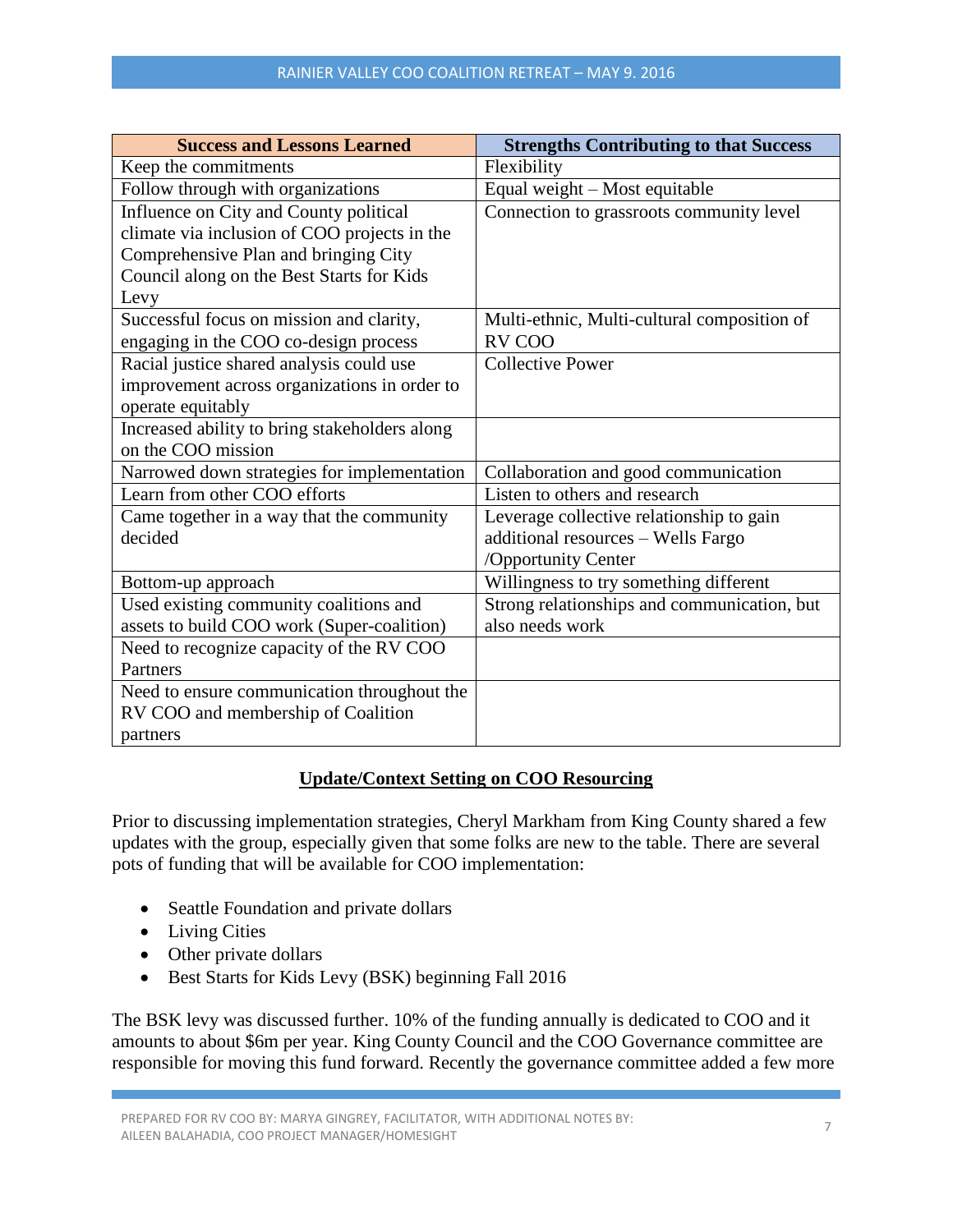community members (including Ubax) to balance out representation. There are not yet final specifics on how to access the BSK funds. What Cheryl shared is that

- 50% of the funding available will be used to support the 3 place based sites (RV, White Center, SeaTac/Tukwila). This is about \$3m and can likely be counted on for the next 4 years. After that, the funds will likely be expanded to include other areas of need and to the learning communities in South KC, etc.
- Other funds to support Policy/Systems change grants and King County staffing

There will likely be other funding from KC to support community informed data needs and evaluation, as well as support of infrastructure for data in the community coalitions.

#### **Implementation Strategies Discussion**

*Facilitator Observation/Recommendation: The majority of the time spent during the Retreat was devoted to discussing the RV COO Coalition's Implementation Strategies. This appeared to be of greatest value during the Retreat. Participants worked in small groups to delve deeper into the strategies for one specific area and assess those strategies utilizing the rubric below.* 

*Participants seemed to value having time to better understand each of the Strategies and discuss possible approaches to implementing the Strategies. There is still a need to complete some of the provisions of the Implementation Plan and develop priorities for implementation. Prior to developing clear priorities, it is suggested that the RV COO Coalition develop a one-pager that has a shared vision for each of the strategies and a road-map for how you are going to get there. This might help with identifying the urgency between each of the strategies and the energy to move the strategy forward. It will also help to refine the issue, how the strategy will impact the issue, what the RV COO Coalition will be measuring along the way as markers of progress and how the RV COO Coalition will measure progress.*

*A one-pager for each of the Strategies will also help with on-boarding new members to the RV COO Coalition and maintaining the vision throughout the life of the partnership. Onboarding was identified at various points during the Retreat when participants discussed things that needed to be incorporated into the RV COO Coalition. A mark of success for a one-pager occurs when a RV COO Coalition member, who is not the subject-matter expert in that area, can clearly articulate each strategy to others outside of the RV COO.*

*While the group was not able to prioritize Strategies during the Retreat, there were certain natural priorities that emerged during discussion – Housing policy considerations that will be included on the November ballot; anything requiring the acquisition of land (the value of land is increasing exponentially); anything requiring planning and/or feasibility studies; and anything related to gentrification and displacement.*

PREPARED FOR RV COO BY: MARYA GINGREY, FACILITATOR, WITH ADDITIONAL NOTES BY: PREPARED FOR NY COO BT. MANTA GINGRET, FACIETIATOR, WITH ADDITIONAL NOTES BT.<br>AILEEN BALAHADIA, COO PROJECT MANAGER/HOMESIGHT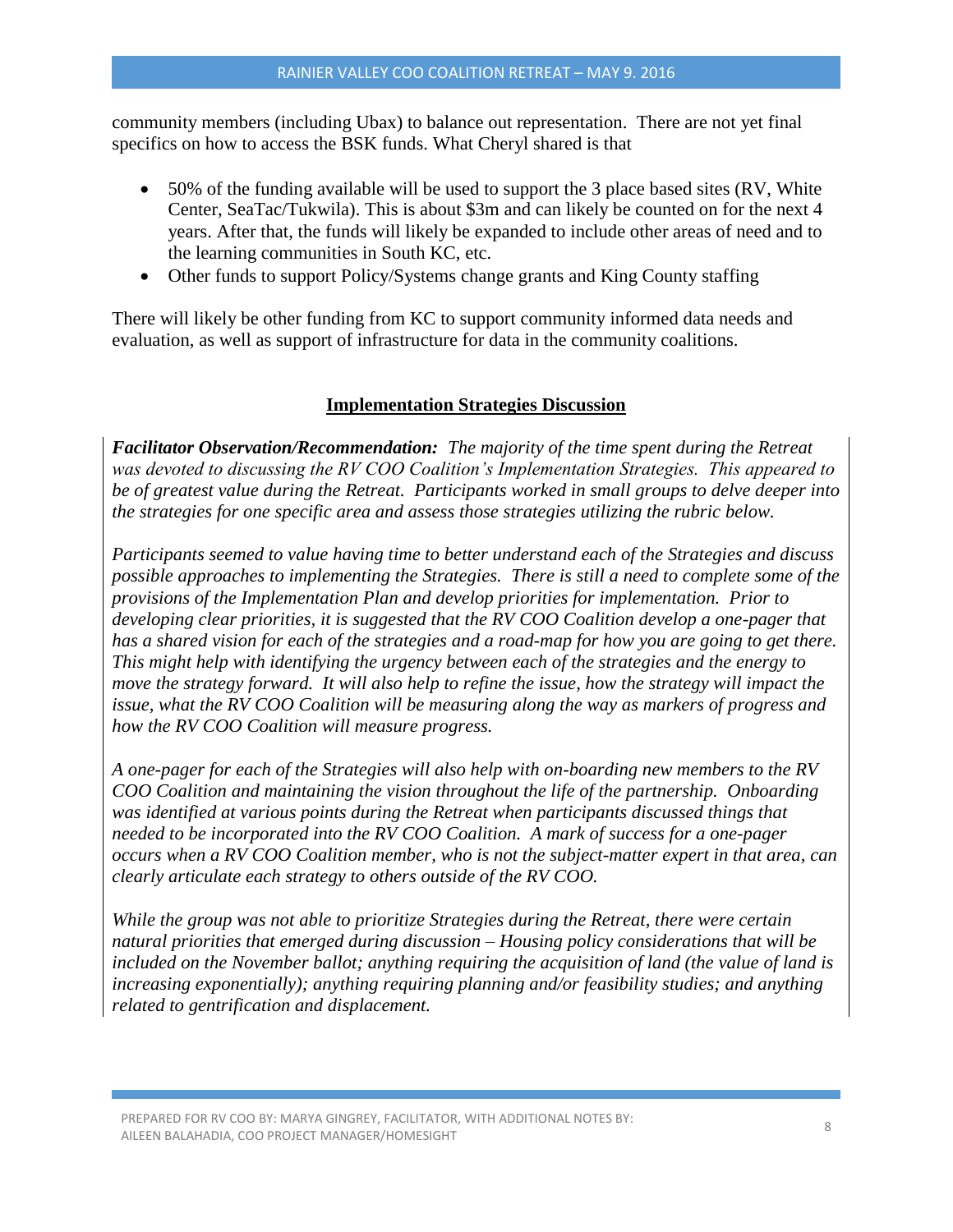Questions that were used by each group to discuss the Strategies in greater detail -

- 1. Energy What is the level of energy for this strategy?
- 2. Champion Which COO members are interested in being the "Champion" of the strategy?
- 3. Capacity Which COO members have capacity to make real progress in regards to this strategy?
- 4. Leverage Where are opportunities to leverage other work to advance the strategy?
- 5. Timing Are there timing considerations that warrant moving this strategy up in priority?
- 6. Resources What resources will be necessary to move the strategy forward?

*Community Strategies - James, Myani, Ryan, Nate, Mona*

The Group did not discuss the built environment. In fact, there was a question about why it is included within 2 of the strategies. It was explained that this was included intentionally to show the interconnection.

- Did not discuss Community Sub-strategy 1 Graham street already in another area
- Did not discuss Community Sub-strategy 2- moving forward already MCC
- Community Sub-strategy 3 Leadership and Capacity
	- o The strategy should focus on increasing community power through resources this should also be considered when developing the structure for the RV COO
	- o Need to bring Rainier Valley Corps the conversation about leadership development. Tony provided some history as a RVC board member about their prior COO involvement.
	- o The community has leaders, but lacks access to leadership places
	- o As a goal, RV COO should cultivate leaders and place them where they can have the greatest level of impact
	- o RV COO should identify what the coalition can learn from others about leadership development processes
	- o RV COO should focus on power building to include
		- Resourcing Rainier Valley Corps
		- Find ways to do ADVOCACY in a way that is strategic and tactical and does not violate an organization's 501(c)3 status
		- Build off of work to place people on decision making bodies-Like Sage's Community Leadership Institute.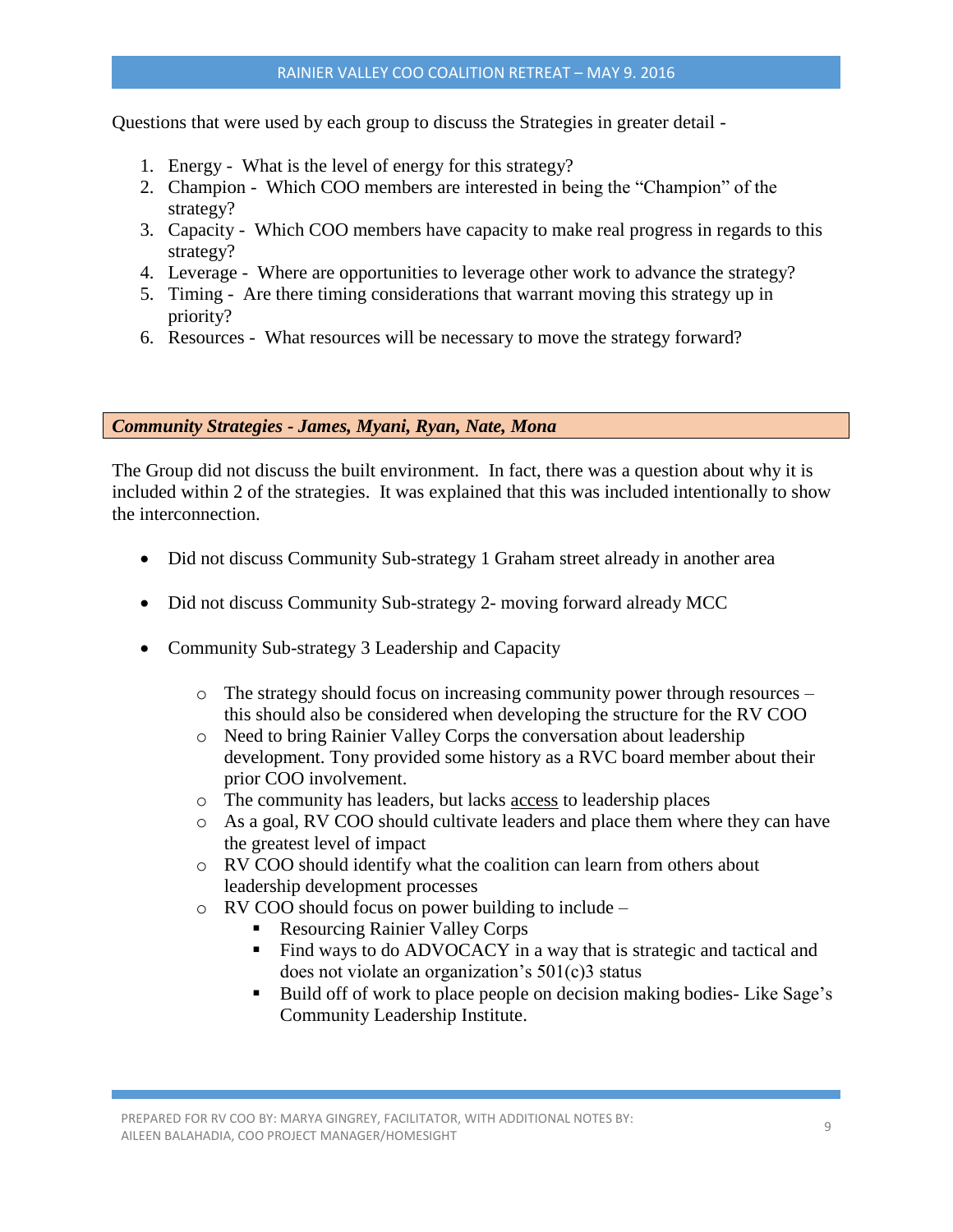# *Housing Strategies - Cheryl, Patty, Ethiopia, Ubax, Tony*

- Housing Sub-strategy 1
	- $\circ$  Identify what additional conversation needs to happen regarding this sub-strategy
	- o Things are moving now and on the November 2016 Ballot as Initiatives • Co-operative housing conversion and preservation
	- o RV COO should attribute more resources to preservation of affordable housing
	- o There is a desire to ensure that people who currently love in the Rainier Valley can remain in Rainier Valley
- Housing Sub-strategy 2
	- o Commercial partnerships and silo-busting
	- o RV COO should continue to do cross-sector work
	- o RV COO should follow "movement moments" and establish a shared calendar to highlight those moments

Summary notes taken by Tony To:

#### Level of Energy

- 1. Affordable housing trending high energy and increasing focus on preservation of existing stock such as co-opt conversion, adding accessory units, emergency home repair, loan assistance for seniors to address higher property taxes, or helping homeowners of color to transfer homes to next generation or within their cultural community. Low Income Housing Tax Credit (LIHTC) and workforce housing production on policy radar at City and County level
- 2. The housing champions on city council are O'Brien, Herbold, Gonzalez, and Sawant.
- 3. Habitat looking at organizing Homeowners Associations in their existing communities.
- 4. COO need to focus on assisting existing residents, their families and communities to be able to remain in Seattle.
- 5. Emphasis on ownership as an anti-displacement and preservation tool and strategy- long term or permanent structure like Land Trust or Habitat Legacy of Land.

# **Capacity**

- 1. There is sufficient core capacity in the RV site with Habitat, HomeSight, Sage and South CORE (Tenants Union), SEED, Rebuilding Together.
- 2. May have to look at partnership with for-profits for TOD because of mixed use and scale of projects.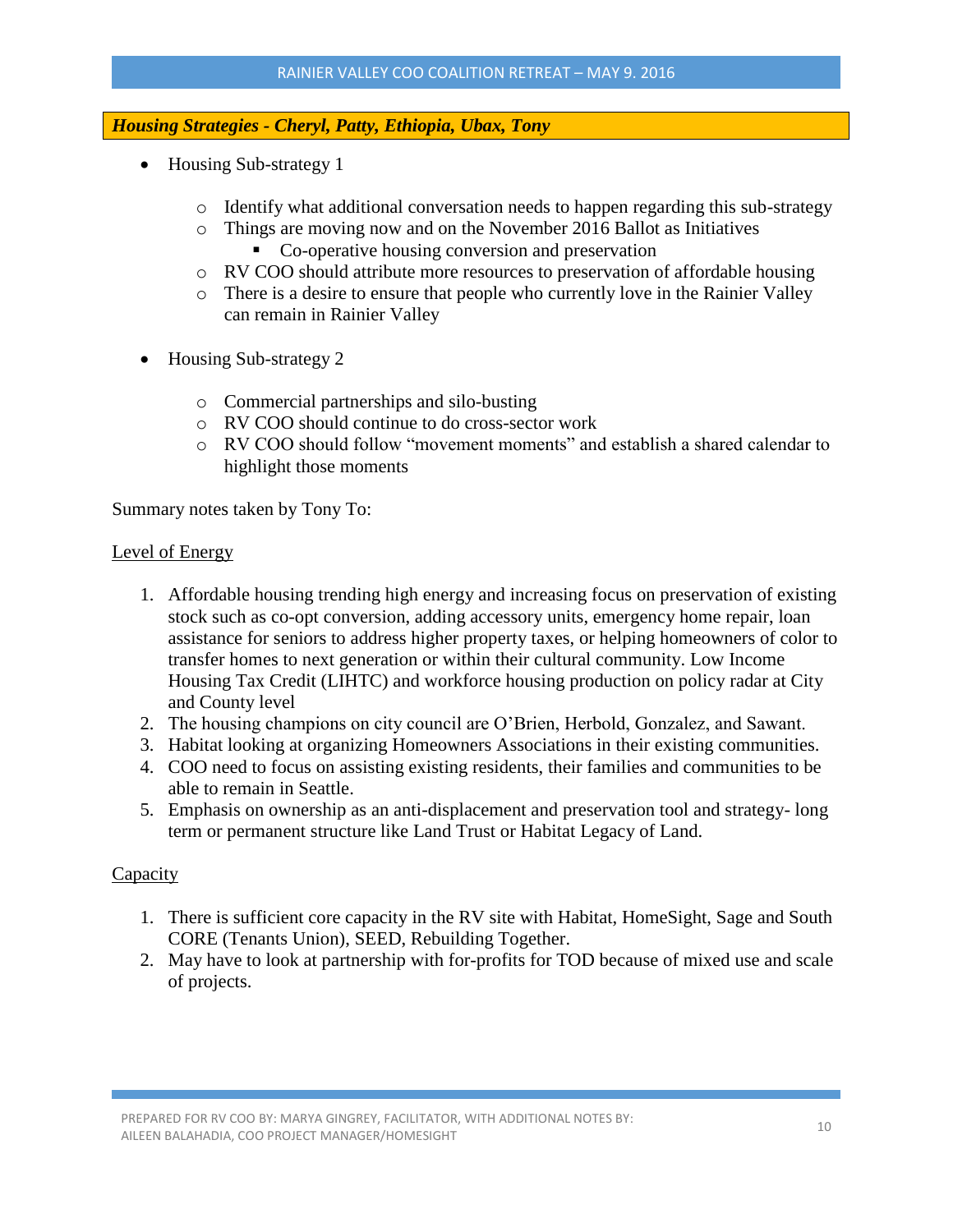#### Leverage

There a strong leads in the RV-

- 1. For Co-opt conversion- HomeSight and Tenants Union, RVCDF, King County DCDP, Seattle Office of Housing
- 2. Policy Advocacy- Sage and South CORE at center of Equity Analysis and Comp Plan, HomeSight and Tenant's Union on homeownership preservation, need to work on Multifamily Property Tax Exemption, other recommendations from HALA and Seattle Comp Plan Equity Analysis and Implementation Plan.
- 3. Seattle Housing Levy- "Yes for Homes".

#### Timing

- 1. HALA recommendations like mandatory inclusionary zoning will be in process this summer. Seattle Housing Levy in August primary. Co-opt issue- 3 year horizon, need to do calendar of legislative processes.
- 2. Southeast Economic Opportunity Center has housing component for new production. Filipino Village and Ethiopia Community Center look to redevelop their properties with housing- 3 to 5 years.

#### Resources

Yes for Homes, HALA funding pools, Washington State Housing Finance Commission, Community Lending in Banks, National Intermediaries like LISC, Enterprise, etc., Land Credits for Sound Transit, PSRC REDI Fund, Sound Transit TOD Fund, LIHTC and New Markets Tax Credits.

#### *Economic Strategies - Dan, Heidi, Sarah, Susanna, Gregory, Maia*

- Economic Strategy common themes
	- o Zoning bring in jobs piece for the Food Innovation District
	- o Use RSJI Toolkit to frame the conversation
	- o Advocate for early equity wins in the Comprehensive Plan projects
	- o The three sub-strategies are integrated the partners depend on the specific sectors
	- o There is a question around which community-based organizations have the greatest amount of capacity to do the work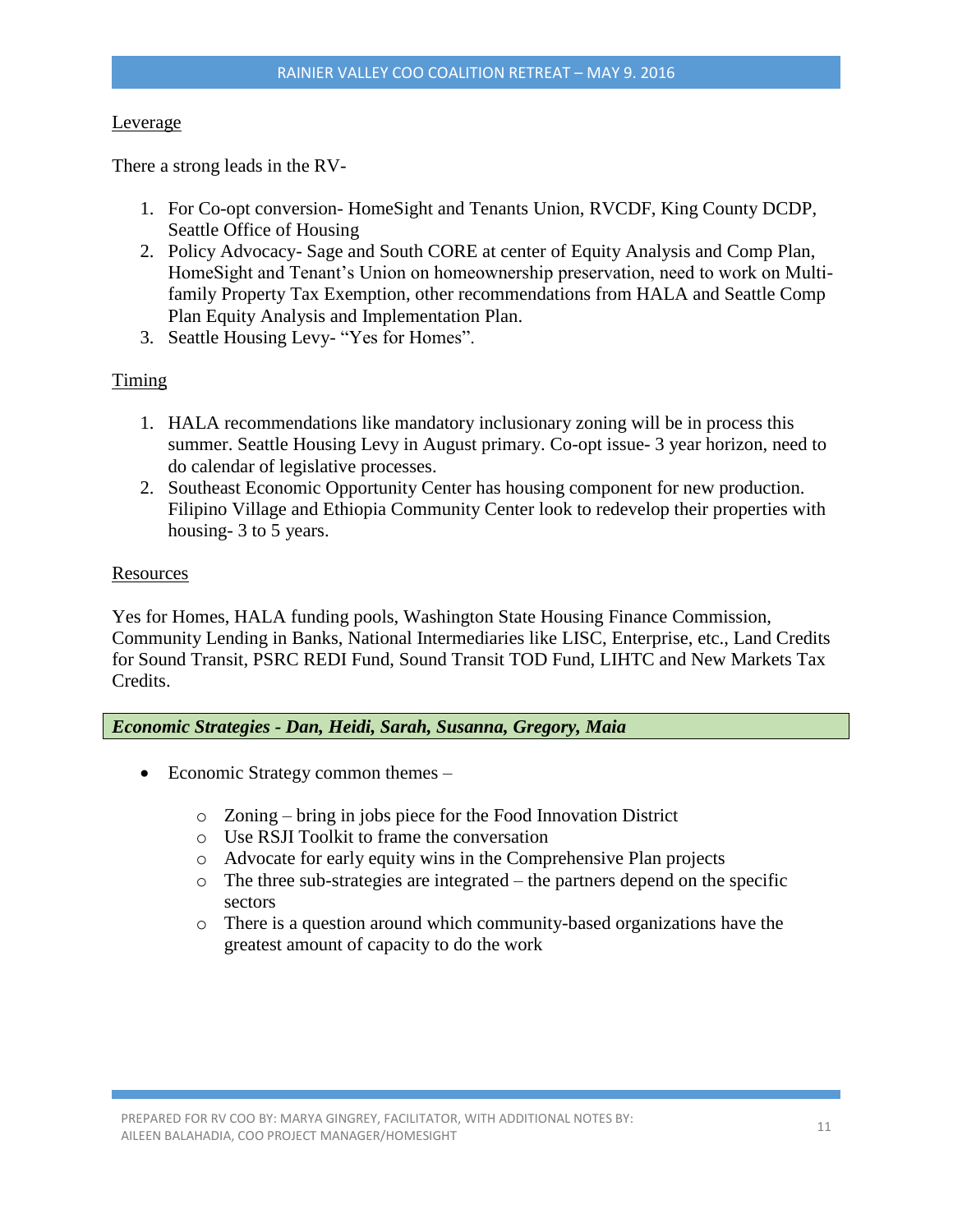- Economic Sub-strategy 1 (a)
	- o A lot of energy around this sub-strategy
	- o Champions RBAC. Add partner with RB Merchants
	- o Capacity RBAC has advocacy and convening capacity
	- o Leveraging Opportunity Center and best practices from how they are working through that process. Bring in youth and leverage other COOs working on Food Innovation Districts
	- o Timing Urgent because the price of land keeps going up. Timing issue with Seattle City council and approval of RB neighborhood plan/zoning
	- o Resources A lot of resources for land acquisition. Need a feasibility plan and need to resource the development of that plan. Need resources for community staffing
- Economic Sub-strategy 1 (b)- See discussion in other section on Opp Center/Housing
	- o There needs to be a clear champion
- Economic Sub-strategy 1 (c)
	- o Added Onboard Othello, City of Seattle (technical assistance), Rainier Beach Merchants. RV Chamber
	- o Leverage Small business technical assistance provides an opportunity to gather some research around gaps
	- o Timing A lot is happening so this is critical to prevent/minimize displacement
	- o Resources Also connecting small businesses
- Economic Strategy 2 common themes
	- o Leverage the local food initiatives
	- o Partners Legacy of Equality, Urban League, REWA
	- o Problem is that the CBO's who traditionally did workforce development are no longer there
	- o A lot of entities are doing workforce development, but there is not a lot of coordination
	- o The City of Seattle is a point of leverage and resource
	- o There is not a group that has figured out a way to source local hires need a single source
	- o The problem with not having a single source is that it gives potential employers an excuse to not support local hiring  $-$  i.e., they can't find the supply of employees. Who is that group for us?
	- o What is the latest status of the Local Hire ordinance?
	- o There is a good opportunity to link the Food Innovation District and the Opportunity Center together as they are complimentary. Perhaps one could inform the other.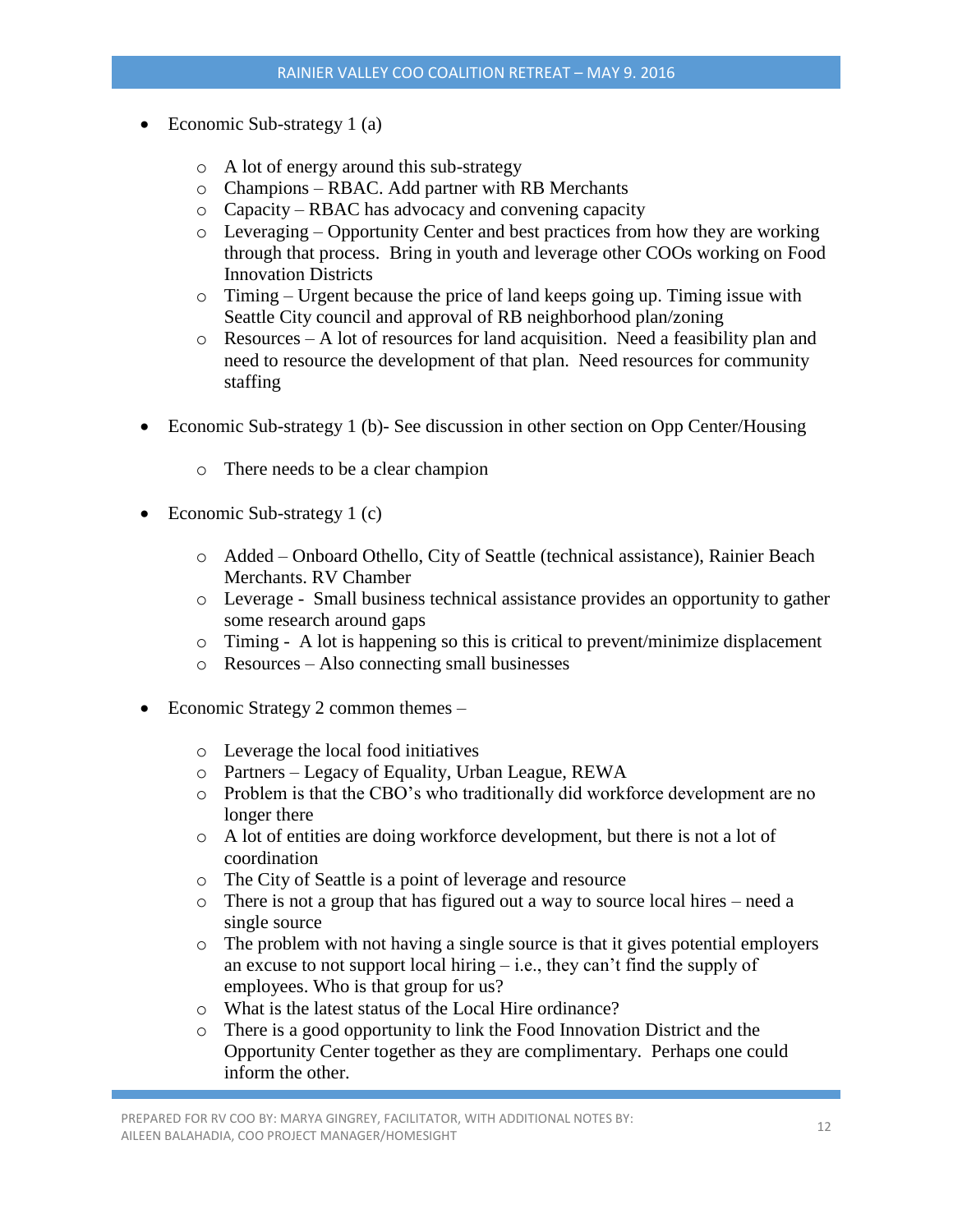- $\circ$  The Opportunity Center will address early learning, training, and STEM & Tech jobs
- Economic Sub Strategy 2A, 2B, 2C Comments
	- o Economic 2A Add "IT, construction" after "green jobs, healthcare" when talking about employers. Some stuff to leverage there. Add RV Chamber to new partners. Other potential partners would depend on sectors.
	- o Economic 2B New potential partners: LELO, Urban League
	- $\circ$  Economic 2C question about who is the lead unresolved, although many organizations are touching this issue. Small group had question about CBO capacity currently related to this strategy. Other potential partners – Year Up, Workforce Development Council, Seattle HSD (mayor's youth employment initiative), TechHire (OED)
- Economic Sub-strategy  $3 did$  not address

# *Health Strategies - Asmeret, Natalie, Corbin, Rachel*

Common themes across sub-strategies –

- Energy Many strategies across results impact this strategy. Health strategies identified have high energy. Safety perception restricts activity. Compare to highlight assets.
- Champion RBAC, OBO, MCC, SCORE
- Capacity OBO/SCORE have financial resources and people; RBAC/MCC have knowledge, youth programs, experts, community, location; RV COO should explore what can be done to bolster their capacity
- Leverage Many of the other strategies contribute to identified health goals; build capacity for those who are currently leading in community and support people who are on the ground now (Seattle Tilth good food bags, community centers); RV COO can ensure that the existing programs provide culturally relevant food
- Timing The timing for the Food Innovation District in NOW to do planning and advocacy; youth crime/violence prevention continuation – RBAC, MCC, OBO
- Resources Share out data re: safety so community perceptions can match reality SCIDPA and Seattle University released a valuable study about safety; Capital – RVCDF; small business loans and technical assistance

PREPARED FOR RV COO BY: MARYA GINGREY, FACILITATOR, WITH ADDITIONAL NOTES BY: PREPARED FOR NY COO BT. MANTA GINGRET, FACIETIATOR, WITH ADDITIONAL NOTES BT. 13 13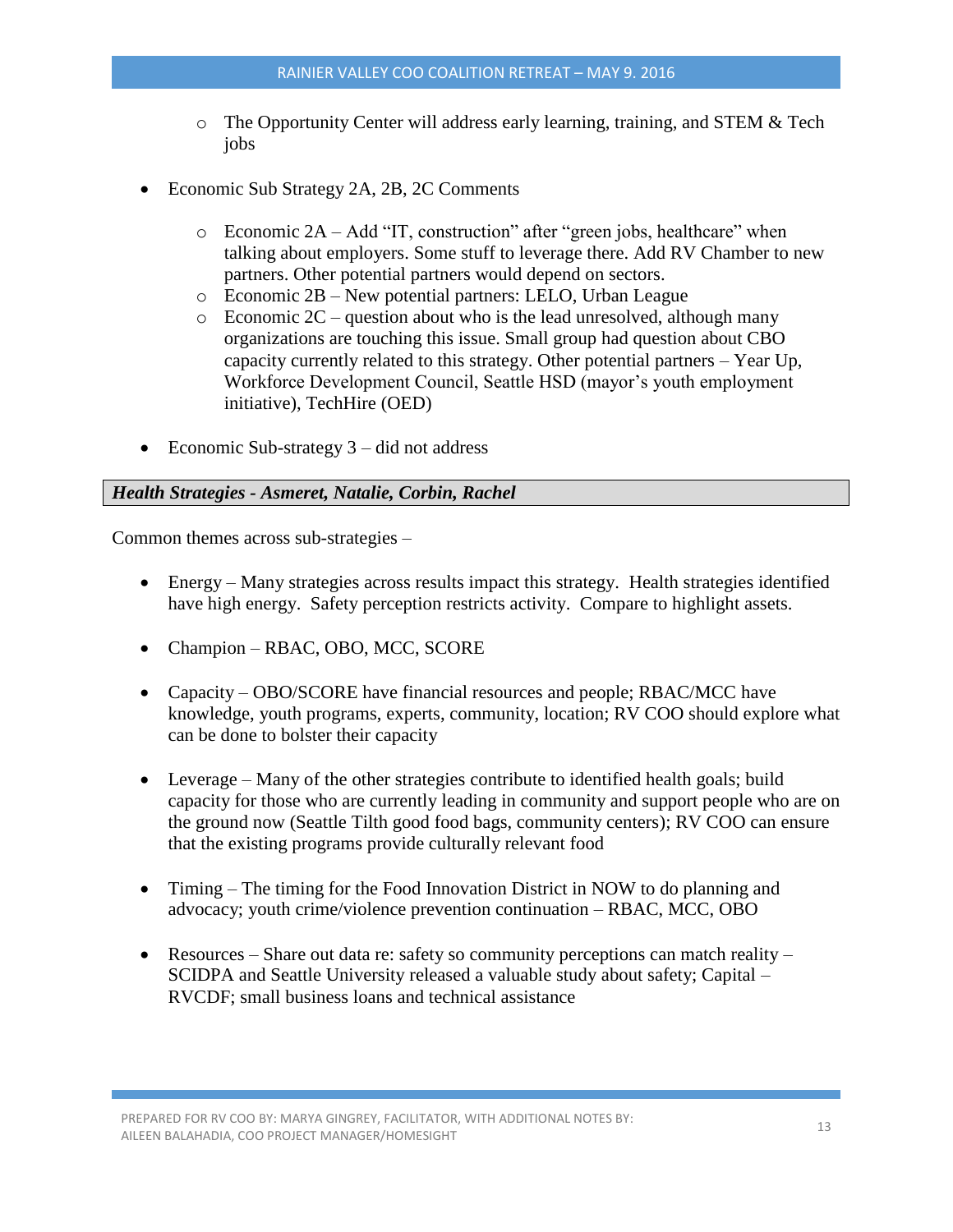# **Structure**

*Facilitator Observation/Recommendation: Retreat Participants were satisfied, overall, with the way that the RV COO Coalition has operated thus far. A number of things were highlighted as working well for the group and the current structure. That said, the group realizes that there will be a need to develop more structure to implement the Strategies that were developed in Phase 1 of the Coalition's work. Whatever structure is developed should build on the existing structure, as that structure is working well.* 

*Additional considerations in developing a structure to implement the Strategies should include the following considerations –*

- *(1) Structure should support the overall approach of COO –*
	- o *Cross Sector*
	- o *Collective Impact*
	- o *Would like to strengthen coalitions*
	- o *Want ideas and work to stay within the coalitions;*
- *(2) Communication throughout the RV COO Coalition and the membership of Coalition Partners regarding RV COO work, strategies and priorities; and,*
- *(3) Onboarding process for new RV COO Coalition partners.*

# **What we should continue to do –**

- Maintain consistent Steering Committee meeting times/days so people know when the meetings are held (2 comments)
- Decision-making is working
- Flexibility
- Leverage additional resources
- Sharing of coalition information open dialogue (2 comments)
- Resourcing Coalition participants at the Steering Committee
- Energy
- Everyone is involved and participating although it may not be equitable trying to get everyone involved
- Equal representation for the 4 Coalitions
- Time to meet with Funders and time to meet without Funders
- Monthly meetings, but could meet less frequently as work progresses
- Use of consensus ++ decision making although not tested
- Intend to coalesce Rainier Valley Stakeholders
- Meeting with other Organizations and Representatives to share successful solutions to common problems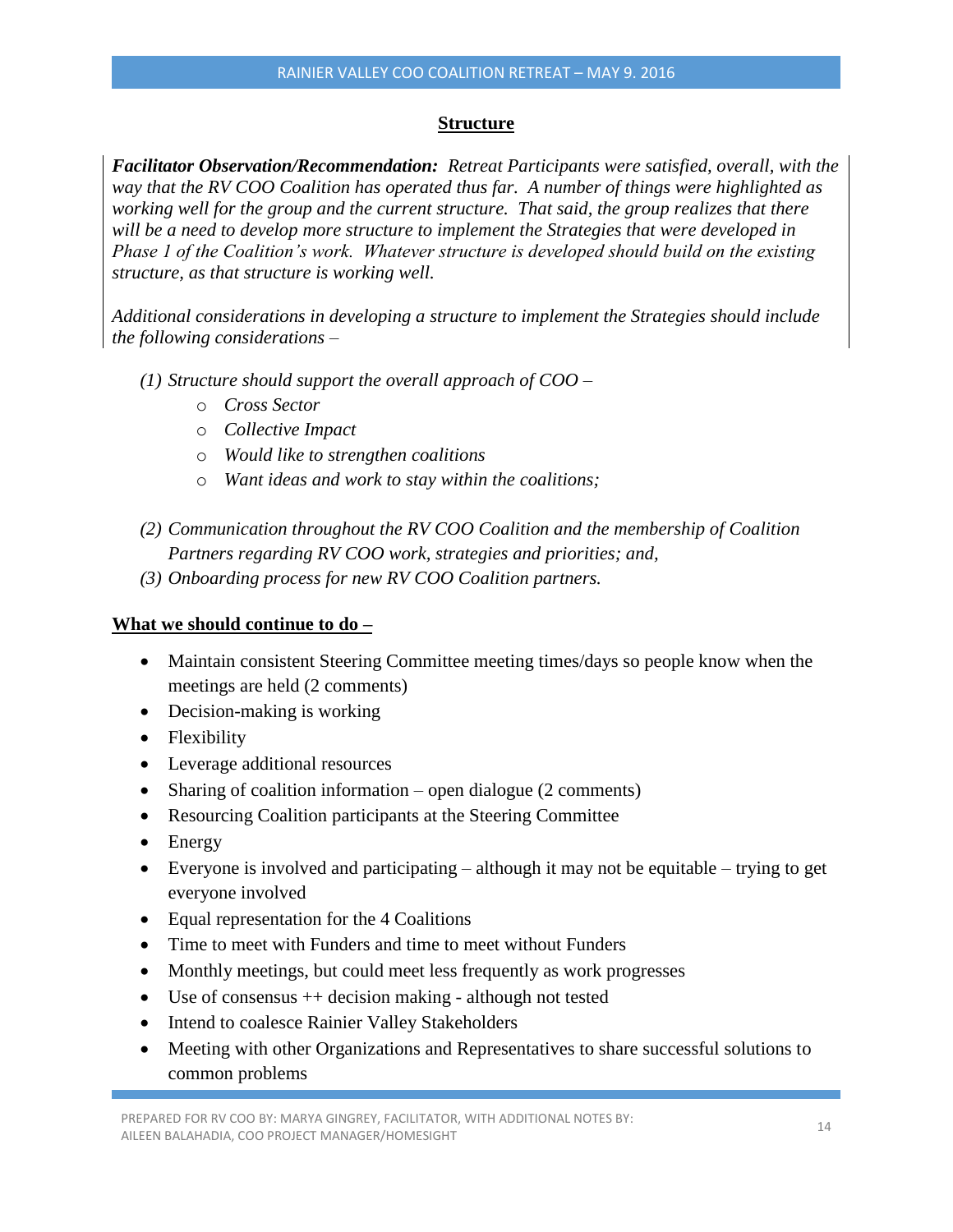- We are the people doing the work
- Tracking what people are working on
- Collaborative, inviting and welcome
- Sharing solutions, problems, experiences, knowledge and wisdom
- Open dialogue

### **What we will need to start to do –**

- Add project specific implementation oriented work groups with representatives from each coalition working on the project
	- o Develop action oriented teams to implement strategies
- Onboard new people to this coalition so they feel that they have a place and a voice within the RV COO Coalition
- Share more information
	- o Have a formal place on partner coalition meeting agendas for COO to share specific information with the partner coalition members
	- o Provide resources to representatives to share information with members of the partner coalitions
- COO should be more specific about what it is about
	- o Place-based
	- o Community-driven decisions
- Work with existing groups already in place- COO support them!

# **Outline of Proposed Structure**

| <b>Steering Committee</b> |                                                                                                                                                  |  |  |  |
|---------------------------|--------------------------------------------------------------------------------------------------------------------------------------------------|--|--|--|
| <b>Purpose:</b>           | Establish the vision for the RV COO Coalition<br>Serve as final decision-makers<br>Help orchestrate and manage between priorities and strategies |  |  |  |
| <b>Composition:</b>       | 8 members - 2 Representatives of each RV COO Coalition Partner                                                                                   |  |  |  |
|                           | <b>Meeting Frequency:</b> Monthly until structures and priorities established<br>Quarterly thereafter                                            |  |  |  |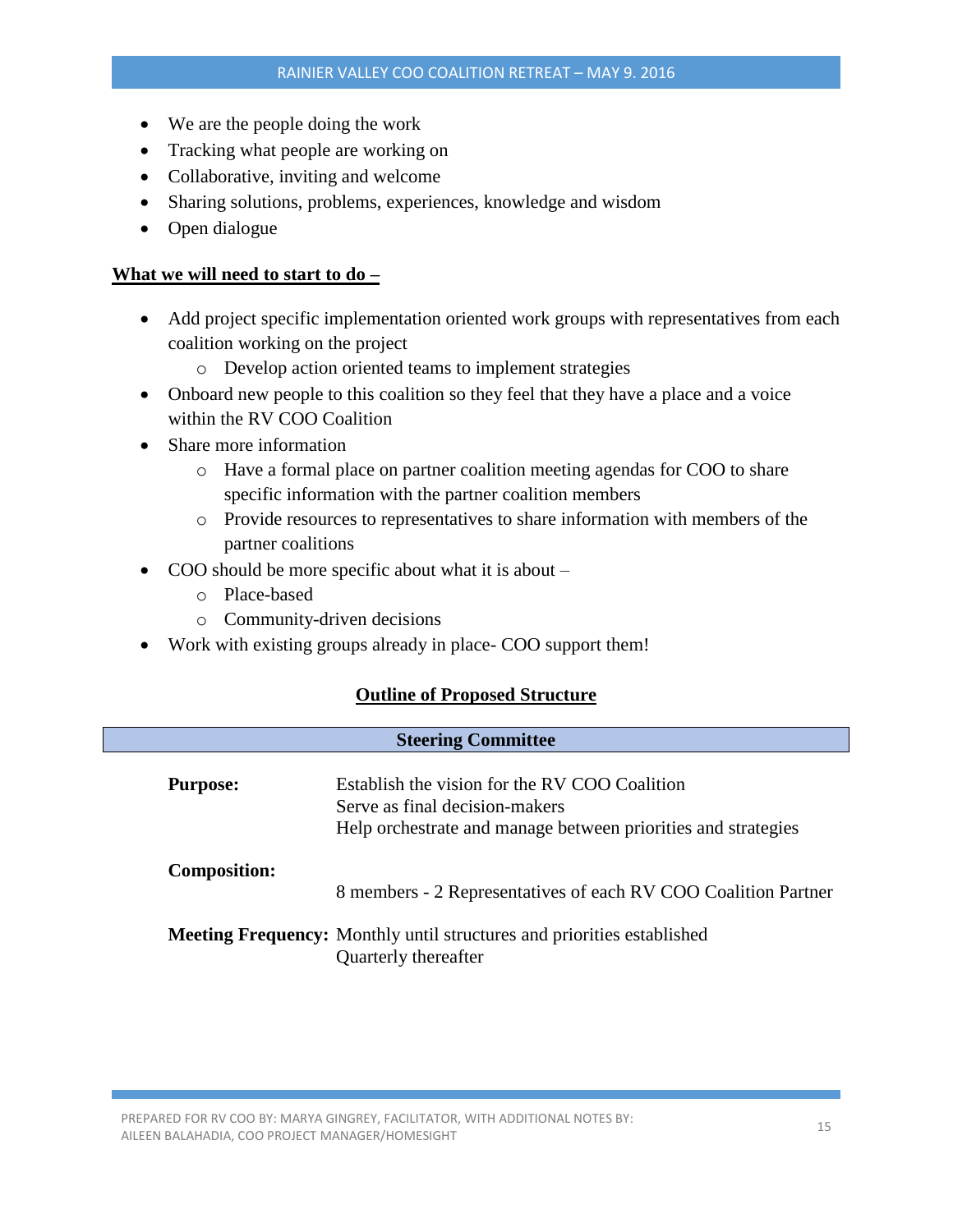**Coordinating/Project Management/Cross Sector/Implementation Teams**

| <b>Purpose:</b>     | Take Project Team's recommendations to Steering Committee<br>Report out specific information about RV COO to the membership<br>of each of the respective RV COO coalition partner |
|---------------------|-----------------------------------------------------------------------------------------------------------------------------------------------------------------------------------|
| <b>Composition:</b> | Leads of each of the Project Teams                                                                                                                                                |
|                     | <b>Meeting Frequency:</b> TBD – Suggest once monthly                                                                                                                              |

#### **Project Specific Strategy Teams**

| <b>Purpose:</b>     | Four specific strategy area teams (housing, health, economic,<br>community)<br>Work on implementing the specific steps outlined within each<br>strategy |
|---------------------|---------------------------------------------------------------------------------------------------------------------------------------------------------|
| <b>Composition:</b> | TBD – Suggest Coalition partners with subject matter expertise<br><b>Project Managers</b><br><b>Funders</b>                                             |
|                     | <b>Meeting Frequency:</b> TBD – Suggest bi-monthly at least at beginning to sort through and                                                            |

prioritize each activity within the strategy.

*Other ad-hoc groups could be set up- such as the co-design work that happened with the steering committee and funders.*

*Suggestion – Look at European Commission as an example of a structure that might work – there was some debate about this idea, but it was suggested.*

#### **Resources**

*Facilitator Observation/Recommendation: The Retreat participants suggest that decisions or recommendations about the distribution of resources would be driven by, in part, the structure that is established to implement the Strategies. One of the things that participants appreciated about previous resourcing decisions was that it provided resources to compensate people for their time spent in conducting RV COO Coalition business.*

*Participants also recognize that resources will need to be distributed equitably rather than equally. However, a methodology for the equitable distribution of resources will need to be established. Having a better understanding of RV COO Coalition Partner existing resources and capacity might be useful in developing that methodology.*

#### **Discussion Comments**

PREPARED FOR RV COO BY: MARYA GINGREY, FACILITATOR, WITH ADDITIONAL NOTES BY: PREPARED FOR NY COO BT. MANTA GINGRET, FACIETIATOR, WITH ADDITIONAL NOTES BT. 15 16 16 16 16 16 16 16 16 16 16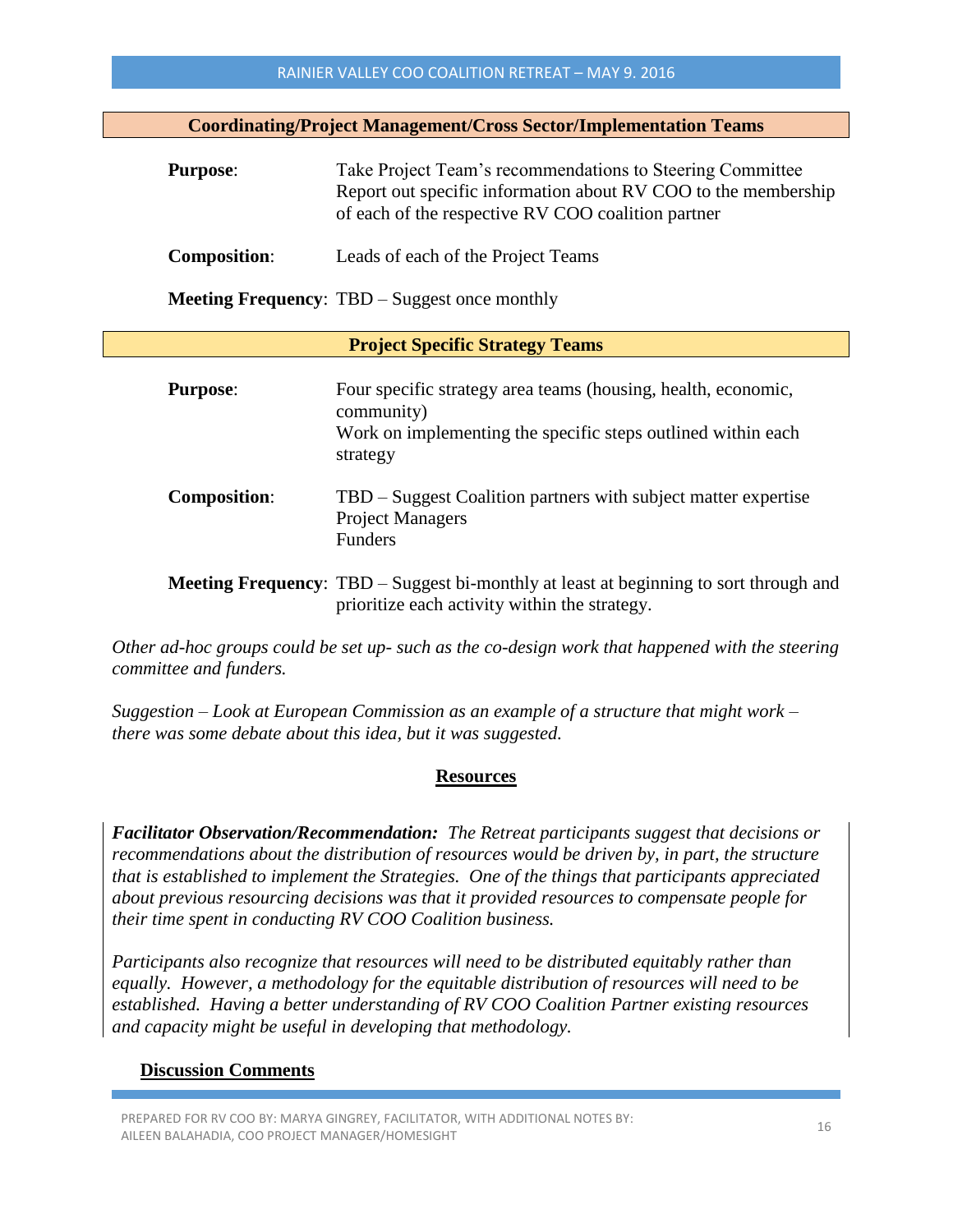- Need a dedicated person to coordinate project teams
	- o Could be one person who coordinates multiple teams (Ie: RBAC's 4 neighborhood plan action areas)
	- o Action teams could join project strategy teams
- Is there a need for more financial resources to go to those coalition partners that have less access to resources elsewhere? For ex, OBO and SCORE have dedicated staff via their fiscal sponsor at HomeSight and Sage. MCC and RBAC don't.
- COO money is for the purpose of supporting how the coalition partners work together
	- o There is a value add that can be achieved through the provision of technical assistance and working on special projects
- Best Starts for Kids money is for projects
	- o Each RV COO Coalition member needs to apply for those financial resources.
- Continue to offer stipends for participation in RV COO
- Idea Seek Best Starts for Kids resources to fund a Project Manager or Feasibility Study for FID
- Idea- Fund the structure adequately
- Don't necessarily just divide by 4 equally among Coalitions. Consider structure and group infrastructure needs focused on the strategies first.

# **Next Steps**

*Facilitator Observation/Recommendation: Throughout the course of the day, various participants had to leave. Some due to scheduling conflicts. Consequently, it was difficult to identify clear next steps and, more importantly, to establish buy-in for those next steps. Nevertheless, a few ideas that were discussed (listed below) seemed to garner support.*

(1) Develop chart/table that shows the different funding sources/pots of money that might be available to resource the strategies and which coalition partners the funding sources might support and which implementation strategies might be supported.

| <b>Funding Source</b> | <b>Funding Priority</b> | Which RV COO                | <b>Which COO Partners</b> |
|-----------------------|-------------------------|-----------------------------|---------------------------|
|                       |                         | Implementation              | are best positioned to    |
|                       |                         | <b>Strategy Aligns with</b> | seek the funds?           |
|                       |                         | the funding priority        |                           |
|                       |                         |                             |                           |
|                       |                         |                             |                           |

# (2) Provide materials for coalitions to review up prior to the Steering Committee Meeting

Strategies- updated Matrix

PREPARED FOR RV COO BY: MARYA GINGREY, FACILITATOR, WITH ADDITIONAL NOTES BY: PREPARED FOR NY COO BT. MANTA GINGRET, FACIETIATOR, WITH ADDITIONAL NOTES BT. 17<br>AILEEN BALAHADIA, COO PROJECT MANAGER/HOMESIGHT